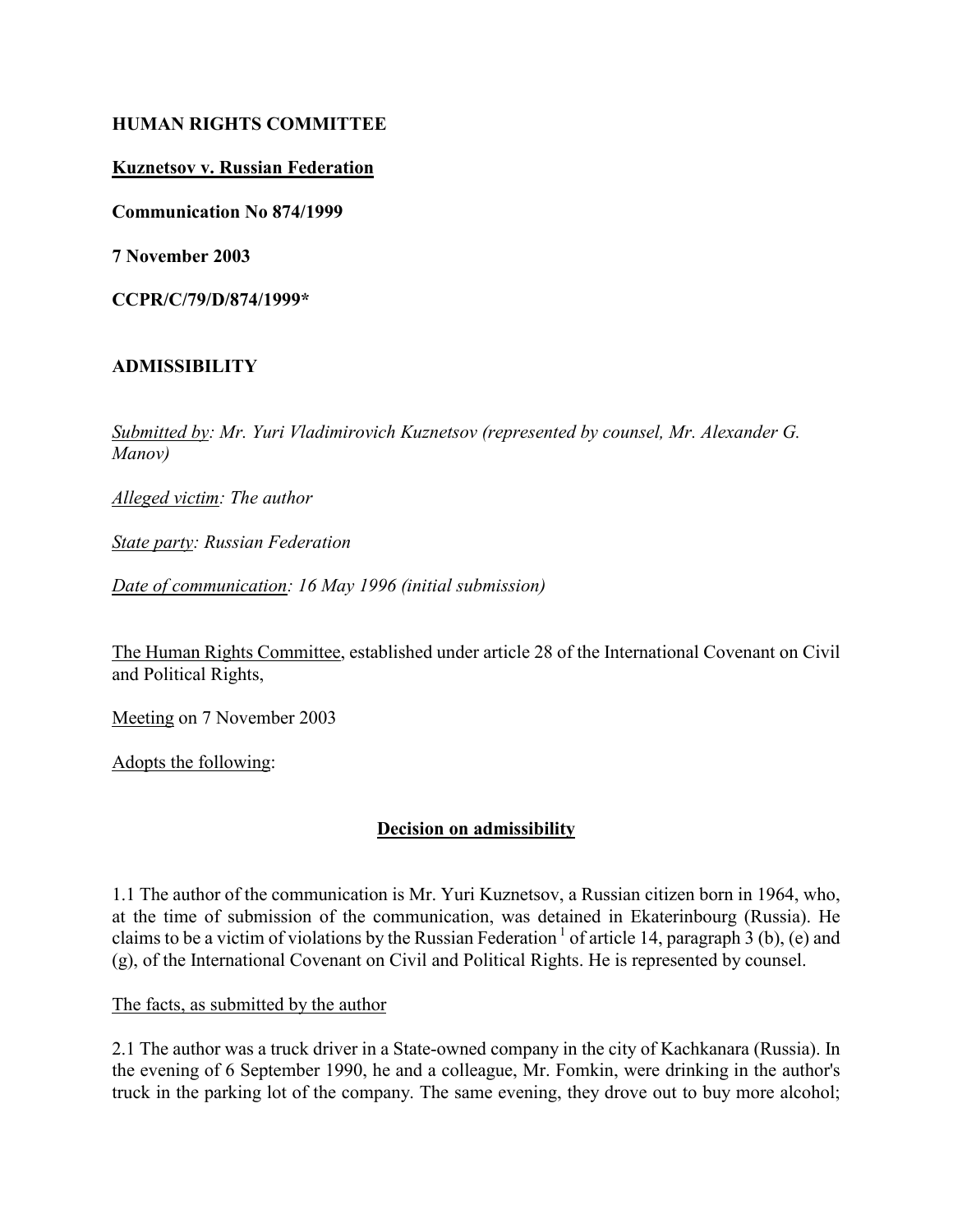they met with a person called Alekseev and returned together to the company's yard, continuing to drink. After an argument with the author, Alekseev left the truck; later, the author drove the truck to the exit of the company's yard to give a lift to Fomkin. As he had no travel documents, a controller refused to let him leave the yard. The author parked the truck near the exit and, letting Fomkin sleep inside, walked home.

2.2 In the morning, the author learned that Alekseev had been run over in the company's yard during the night and had died. The author expressed doubts as to whether he and Mr. Fomkin could have run over Alekseev, but Fomkin reassured him that it could not have been them.

2.3 The author was arrested on an unspecified date afterwards. On 8 October 1991, the City Court of Kanchkanara acquitted him. Following an appeal by Alekseev's widow and a prosecutor, the Sverdlovsk Regional Court, on 20 November 1991, annulled the decision of the City Court and returned the case for re-trial. On 17 February 1992, the Kachkanara City Court reaffirmed that the author's guilt was not proven. On 20 March 1992, the Sverdlovsk Regional Court again quashed this judgment, declaring it illegal and unfounded, and requesting another re-trial by the same court, but with a different composition. On 19 August 1992, the Nizhne-Turinsky City Court (Sverdlovsk Region) found the author guilty of the use of a technically defective truck, causing the death of Alekseev (article 211, part 2 of the Criminal Code) and sentenced him to 4 years in prison, with a 5 years' prohibition to drive a vehicle. This decision was confirmed by the Sverdlovsk Regional Court on 23 December 1992 and by the Supreme Court on 26 February 1993.

# The claim

3. The author claims that he was unrepresented during the investigation, notwithstanding his request to be represented. During a cross-examination of Mr. Fomkin, on 16 April 1991, the author was allegedly put under pressure, threatened and beaten, to make him confess; Fomkin, also under pressure, urged the author, to accept his version of the facts, so as to avoid an indictment for murder. He further alleges that during the hearings in the Nizhne-Turinsky City Court, some 20 persons which could have testified to his innocence were not called to testify. In the author's opinion, all of the above constitutes a violation of article 14, paragraph 3 (b),(e), and (g), of the Covenant.

# State party's observations

4. By Note verbale of 16 November 1999, the State party argues that the Committee has no justifiable grounds to examine the communication, because the Supreme Court has already dealt with the case on three occasions, giving particularly close attention to the author's claim that he was convicted on the basis of unsound evidence and hid right to defence was violated. The State party notes that no violations of the Criminal Procedure Code were found to have been committed during the investigation and the judicial proceedings. The Supreme Court found no reason to overturn the relevant courts judgments. The State party adds that the author was released on parole on 23 August 1996.

# Author's comments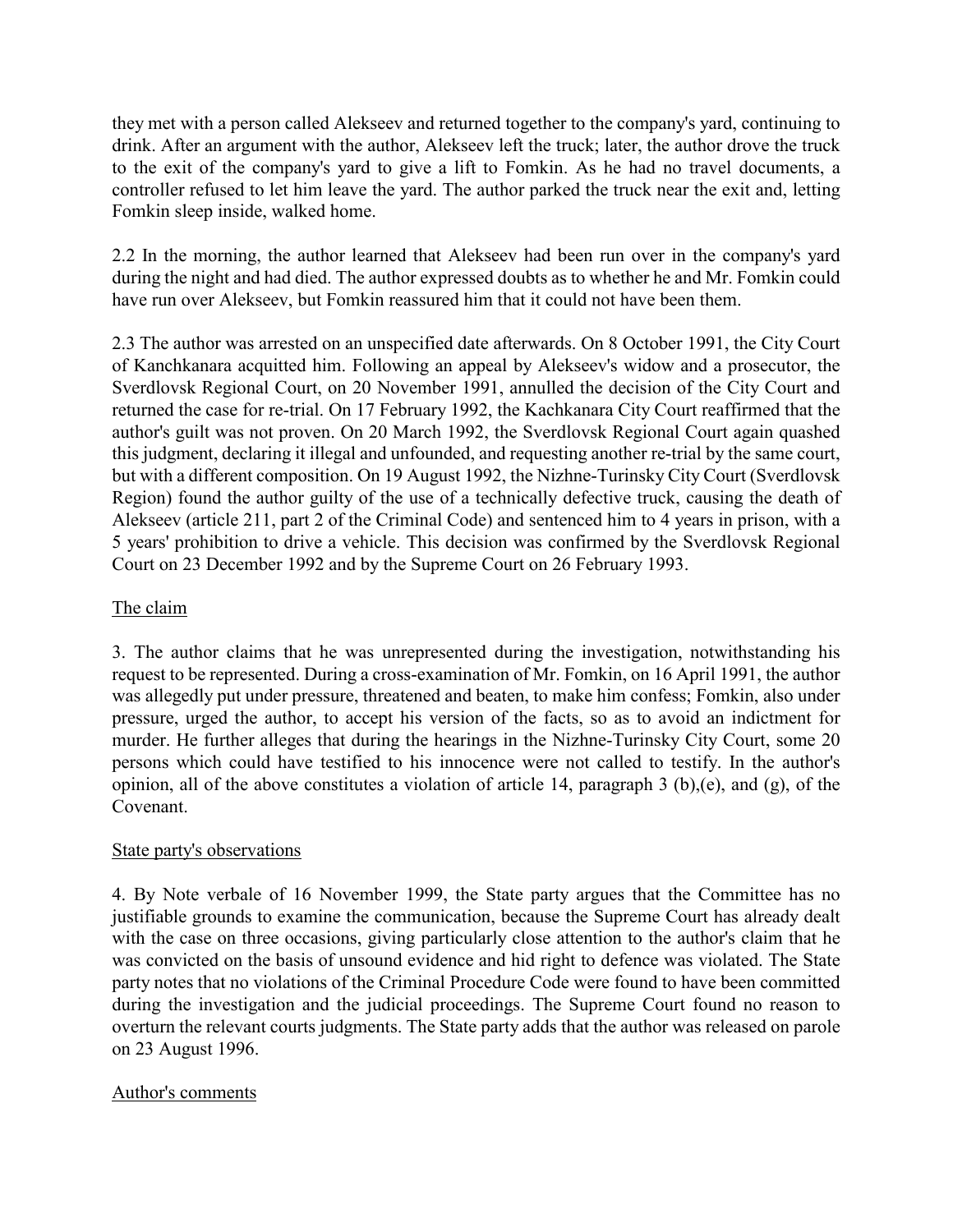5.1 By letter of 24 October 2001, counsel states that the State party ignored significant circumstances of the case: more than 20 witnesses – alleged to be "guarantors of Mr. Kuznetsov's innocence" - were not invited to testify in Court; Fomkin had denied the author's involvement in the crime during eight months, and changed his deposition only after his arrest, after he allegedly was threatened; the author was also put under pressure, threatened and beaten, to make him confess.

5.2 Counsel reiterates that the author had accepted Fomkin's version only because the investigator had promised to release him; also on the investigator's initiative, the author wrote a letter to his wife, but leaving it in the hands of the investigator, in which he admitted his guilt. Counsel recalls that the author was unrepresented during the investigation.

# Consideration of the admissibility

6.1 Before considering any claim contained in a communication, the Human Rights Committee must, in accordance with rule 87 of its rules of procedure, decide whether or not the communication is admissible under the Optional Protocol to the Covenant.

6.2 The Committee notes that the same matter is not being examined under any other international procedure and that domestic remedies have been exhausted. The requirements of article 5, paragraphs 2 (a) and (b) of the Optional Protocol are thus met.

6.3 The Committee has noted the author's claim, under article 14, paragraph 3 (g), that he was threatened and beaten during the investigation to make him confess. In the absence of any other relevant information, from the author or details in substantiation of this claim, the Committee considers that the author has failed to substantiate, for purposes of admissibility, this part of the communication, which consequently is inadmissible under article 2 of the Optional Protocol.

6.4 The Committee has noted the claim under article 14, paragraph 3 (b), that the author did not have the assistance of a lawyer despite his request to this effect. This claim relates to the period of pre-trial detention, after which the author was twice acquitted. The author has not provided information as to how lack of representation at that time, prior to the entry into force of the Optional Protocol in respect of the State party, affected the third trial in April 1992 in a way that would constitute, if proven, a violation of article 14 (3) (b). Consequently, this part of the communication is inadmissible under articles 1 and 2 of the Optional Protocol.

6.5 As to the author's remaining claim under article 14, paragraph 3 (e), that more than 20 witnesses were not called to testify on his behalf before the Nizhne-Turinsky Court, the Committee notes that the author does not claim, in his case before the Committee, that he asked the witnesses in question to testify, or that they were refused by the Court, or otherwise prevented by the State party from testifying. Consequently, this part of the communication is outside the scope of article 14, paragraph 3 (e), and hence inadmissible under article 3, of the Optional Protocol.

7. Accordingly, the Human Rights Committee decides: